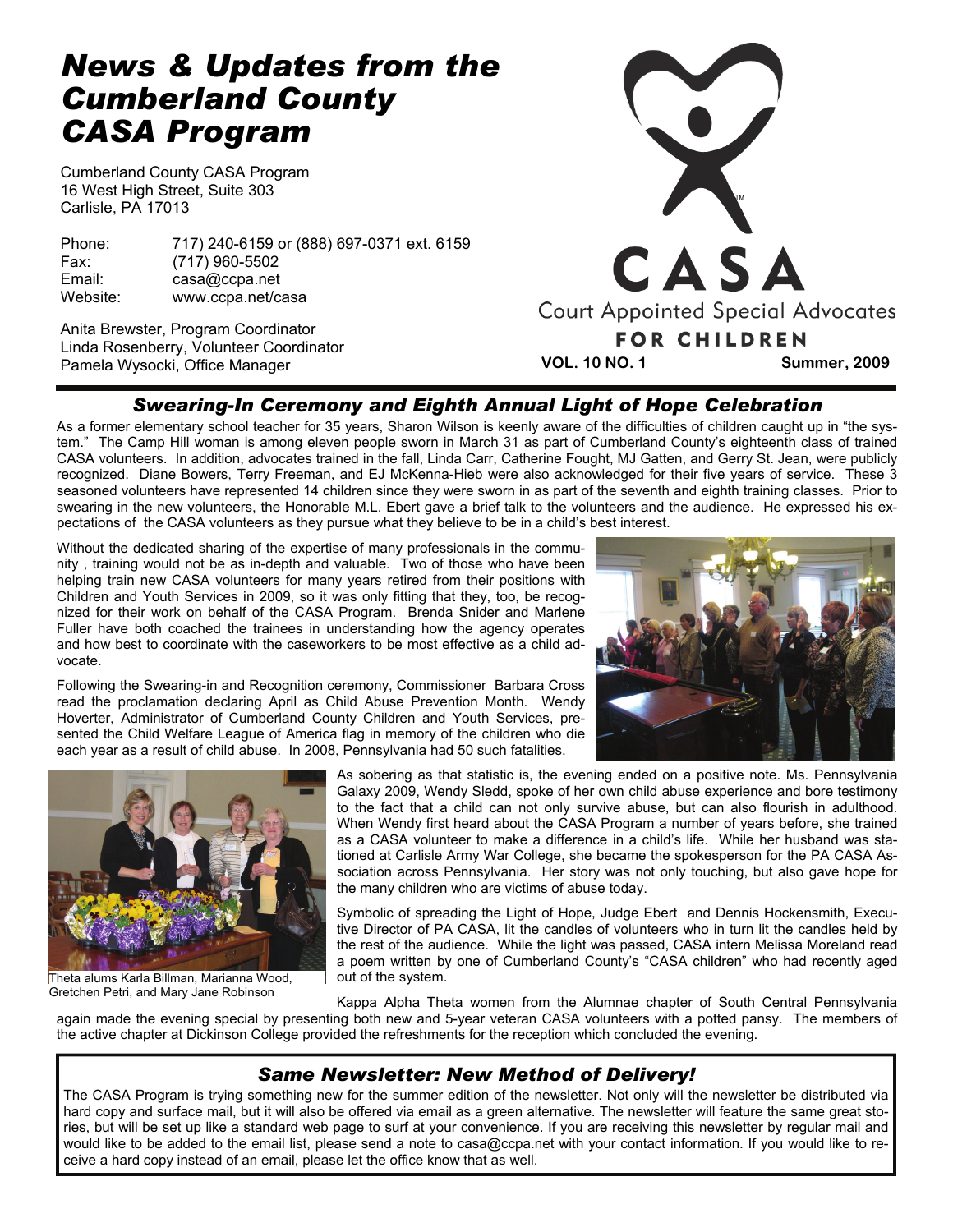### *Meet the Eighteenth Corps of CASA Volunteers*

**Clare Garfield** moved to Carlisle from New York City in 2006. A professional fundraiser, Clare has worked for several non-profits including Columbia Law School, Mount Sinai School of Medicine, WITF, Inc., and now the Hospice of Central PA. She enjoys outdoor activities, particularly hiking and skiing, as well as theater and literature. Clare is a member of the PA CASA Board of Directors and looks forward to making a positive difference in the futures of many children.

**Cindy Garfinkel**, originally from Easton, PA, now lives in New Cumberland with her husband of 12 years, Brad, and their 5-year-old daughter, Julia. Cindy is currently a Child Grief Specialist for The Highmark Caring Place, a center for grieving children, adolescents and their families. Previously, Cindy worked for 11 years as a case manager and clinical supervisor of a treatment foster care program. She



Seated: Devora Sherfy, Joyce Karash, Jennifer Schwalm, Cindy Garfinkel, Clare Garfield. Standing: Stephanie Johnston (intern), Melissa Morehead (intern), Laura Neal, Sharon Wilson, Carole Huberman-Talerico, JoAnn Paré, Bob Paré, Carla Noss

has a Bachelor's degree in Psychology and Sociology from Shippensburg University and a Master's degree in Clinical Psychology from Fairleigh Dickinson University. Cindy is an avid Disney World fan and enjoys spending her free time traveling with her family.

**Carole Huberman-Talerico** currently works for the PA Treasury Department as Director of the Office of Internal Audits. She holds degrees from Temple University and the University of Pennsylvania. She is currently awaiting approval for her Ph.D. in Political Science from the Union Institute and University in Cincinnati, OH. Carole is married to James Talerico, and has four children and three grandchildren.

**Joyce Karash,** retired and living in Lemoyne, is a mother of 5, grandmother of 18, and has just recently been blessed with 2 greatgrandchildren. As a concerned citizen, she has always been child-oriented, having been raised by community-minded parents in Marion, Ohio. She has been involved on a management team for Special Olympics for over 15 years, and is very involved in her church on both the local and regional level.

**Laura Neal** is employed fulltime by the Commonwealth of Pennsylvania. Now living in Cumberland County, she divides her time between her job and her family. She is hoping she will be able to make a difference in the lives of the children to whom she is assigned.

**Carla Noss** grew up in Hershey, PA. She works fulltime as co-owner, with her husband, of Sir D's Catering business, based in New Cumberland. Together she and her husband have 6 children and 2 grandchildren. Carla is an avid dog lover and owns a black lab named Bella. What she enjoys most is when all the family is together in the summer around the pool just having fun. She likes to keep busy and is always open to new adventures.

**JoAnn Paré** lives in Mechanicsburg with her husband, Robert, after growing up in Knoxville, a small town in northern Pennsylvania. She is retired and is a happy homemaker and wife. She is the mother of five "wonderful, successful" children who have "blessed her with fourteen equally wonderful grandchildren." JoAnn enjoys traveling with her husband, reading, gardening, and taking part in church activities. She volunteers as a way of giving back for her good fortune in life.

**Robert W. Paré** lives in Mechanicsburg with his wife, JoAnn, after growing up in Holyoke, Massachusetts. He is a retired member of the U.S. Air Force. Prior to retirement, he was the Commander of Air Force recruiting in south central Pennsylvania from 1973-1975. Robert is also a cancer survivor. He enjoys being of service to his community, which is why he has been in volunteerism for approximately thirty years.

**Jennifer Schwalm** grew up and still lives in Carlisle. She works part-time at Kohl's Department Store and at Mayapple Bar and Grill and is a Tastefully Simple consultant, all while continuing her education. She enjoys singing, reading, and watching movies. She also likes to go bowling and roller-skating in her free time. During the summer, her two sons race go-karts so she spends many of her weekends at the race tracks.

**Devora Sherfy** grew up in the beautiful mountains of southwest Virginia and now lives in Dillsburg. She is employed full-time as a Medical Management Consultant at Highmark Blue Shield. Previous volunteer experience includes South Central AIDS Foundation and The Highmark Caring Place. She describes herself as a fun-loving, giving person who enjoys hiking, nature, traveling, and spending time with her husband Fred, her cat Luna, and friends.

**Sharon Wilson** grew up in Brooklyn, New York and retired from teaching elementary school in upstate New York after 37 years. She is very interested in continuing to work with children in a meaningful way; thus, her interest in the CASA Program. She and her husband, Peter, moved to Pennsylvania from the Syracuse, New York area in 2007 to be closer to family members and their current, as well as future, grandchildren. The Wilsons enjoy planning trips together and other numerous family activities. Since relocating, they've had many wonderful experiences here in Central PA.

#### *Program Statistics as of June 30, 2009:*

- 107 CASA volunteers have been trained (47 are active; 38 are CASA Supporters)
- 233 dependent children have been represented
- 490 CASA Reports have been written, providing additional information to help the Court make decisions

Of the children whose cases have closed since the CASA Program was begun in 2000, 57 returned home, 55 were adopted, and 17 went to live with a permanent legal custodian or a fit and willing relative. Seven children aged out of the system and 2 had their cases transferred to other jurisdictions.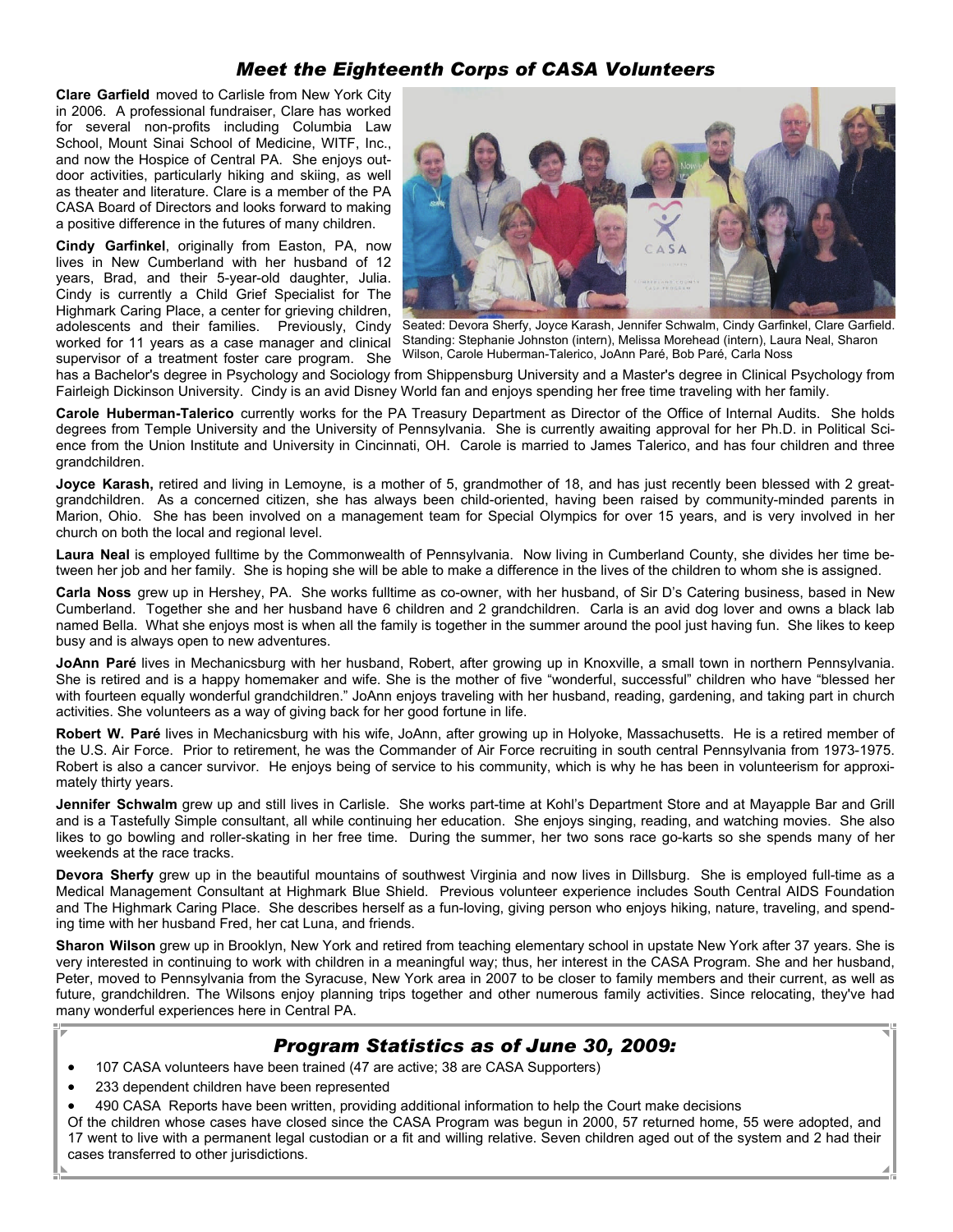#### *Statewide Conference Discussion*

The PA Permanency Conference, *Transition Without Opposition,* included the *Making a Difference with CASA Volunteers* session presented by panelists with firsthand experience working with CASA volunteers. Seven panelists shared their unique perspectives of how an advocate's involvement benefited them. One father related what it felt like, after working hard for six months to reunify with his daughter, to hear his daughter's CASA volunteer tell the judge that he and his wife had exceeded all expectations. He explained, "My daughter's CASA did not just look out for our daughter's best interests; she helped to rebuild our family. . . thankfully, we will never be the same." CASA volunteer Barbara O'Brien aged out of foster care after becoming a dependent child at age seven. She identifies with her assigned children because she remembers what it was like not to trust anyone – until a CASA was assigned to her at age fourteen. Her CASA took the time to explain everything - from court procedures to her mother's disease of drug addiction. "If it weren't for my CASA, I wouldn't have made it." She was able to work through her anger towards her mother, who today is a close friend. The Honorable Edward E. Guido voiced appreciation for the "hard work" done by more than 100 CASA volunteers in Cumberland County and for the dedicated CASA staff. He cited several cases where advocates were able to turn cases around. He added, "Children in Cumberland County have a chance at life because of the CASA Program." Guardian ad litem (the attorney representing the best interest of a child) Jackie Verney called CASAs "invaluable." She recalled cases where having a CASA assigned made a big difference, especially in one case that ended in adoption where, "I couldn't have asked more from that CASA." The panelists generated many questions from the audience. It was a passionate, encouraging, insightful, and sometimes humorous exchange of viewpoints about the CASA's invaluable work. I felt the attendees left with a complete picture of the role of a CASA.

(submitted by CASA volunteer Sandy Evans)

#### *Interns Abound*

The CASA office has been cozy with many interns working sideby-side with the staff and volunteers. Five talented young ladies from Dickinson College and Shippensburg University helped in the office this past spring. Thank you for all of your help Anne, Hallie, Melissa, Faith and Stephanie. During the summer months 2 more interns donated their time to the CASA cause. They help keep things in the office running smoothly. Keep up the great work Stephanie and Colin!



Three of the spring interns were also members of Kappa Alpha Theta at Dickinson and helped with the Light of Hope set-up and reception. Faith Evans is in the center, Anne Zmuda is on the front far right, and Hallie Yarger is on the left in the rear.



#### *Community Development Grant*

Through the sponsorship of Senator Pat Vance, the Cumberland County CASA Program has received a \$5,000 grant from the Pennsylvania Department of Community and Economic Development. This money is designated to be used for volunteer retention and training and support of volunteers by the Program staff. The grant will pay for some much-needed equipment that will improve the Program's ability to boost the quality of the training new volunteers receive. This comes on the heels of National CASA's newly revised training manual which relies heavily on audio-visual technology.

### *National CASA Quality Assurance*

In the summer of 2008, the Cumberland County CASA Program was required to complete the National CASA Quality Assurance Self-Assessment. This assessment must be successfully completed every four years in order for a program to remain a member in good standing of the National CASA Association. This was the second time the local program participated in the assessment. Although much work is required to document compliance with 12 standards, Cumberland County has found it to be a valuable exercise to re-examine and update policies and procedures on a regular basis. Some of the new policies which have been implemented as a result of the Assessment include better tracking of volunteer contact with the office and with the assigned children; developing exemption forms for volunteers who have legitimate reasons for being unable to see their children on a monthly basis; and implementing and evaluating a diversity recruitment plan. Certification of full compliance was received in 2009, with the request to use some of the Cumberland County documentation as samples for other programs.

#### *Customer Satisfaction Survey*

Stephanie Johnston, a graduate student from Shippensburg University, conducted a customer satisfaction survey for the Cumberland County CASA Program which has been helpful in identifying strengths and weaknesses as perceived by those persons and agencies that work directly with the CASA staff and volunteers. Those surveyed included judges, attorneys, Children and Youth personnel, biological and foster parents, and various service providers. In general, the survey showed a positive reception of the CASA Program by those most closely involved. Anyone interested in reading the final Survey Report may obtain a copy by contacting the CASA Office.